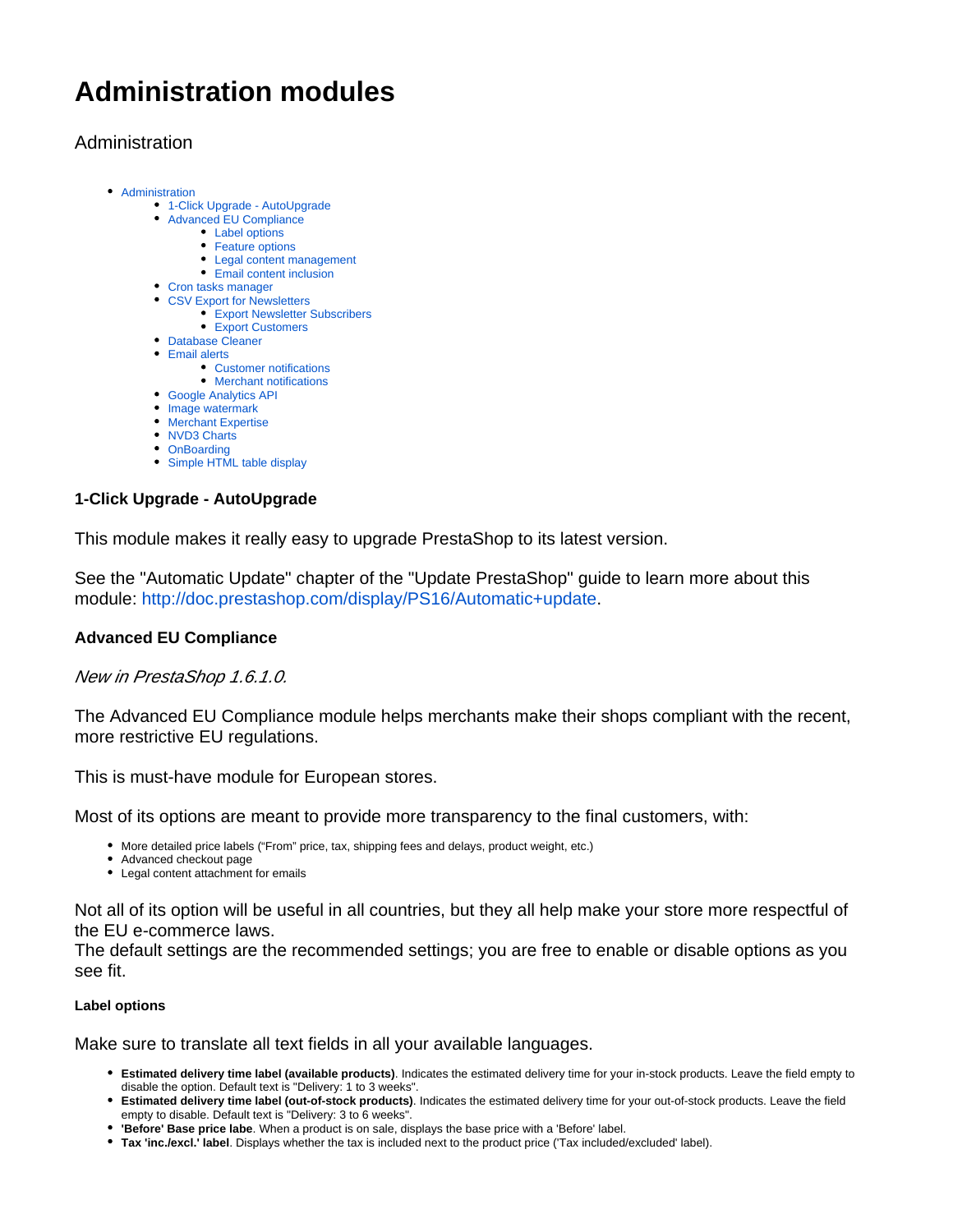- **Shipping fees 'inc./excl.' label**. Displays whether the shipping fees are included, next to the product price ('Shipping fees included / excluded'). Once enabled, make sure the "Shipping and Payment" option is associated with a CMS page in the "Legal Content Management" section, further down in the configuration screen. The label will link to this content.
- **Product weight label**. Displays the weight of a product (when information is available and product weighs more than 1 kg).
- **Product weight precision**. Helps you select precision level for product weight display (e.g: 1 kg / 1.01 kg). The value cannot be negative. **Revocation Terms within ToS**. Includes the content from the "Revocation Terms" CMS page within the Terms of Services (ToS).
- Once enabled, make sure the "Revocation Terms" option are associated with a CMS page in the "Legal Content Management" section, further down in the configuration screen. The label will link to this content.
- **Revocation for virtual products**. Adds a mandatory checkbox when the cart contains a virtual product. Use it to ensure customers are aware that a virtual product cannot be returned.
- **'From' price label (when combinations)**. Displays a 'From' label before the price on products with combinations. Since prices can vary from one combination to another, this label indicates that the final price may be higher.
- **Upper shopping cart text**. Adds a custom text above the shopping cart summary.
- **Lower shopping cart text**. Adds a custom text at the bottom of the shopping cart summary.

#### <span id="page-1-0"></span>**Feature options**

**Enable 'Tell A Friend' feature**. If enabled, the "Send to a Friend" module allows customers to send to a friend an email with a link to a product's page.

This option makes sure you comply with your local legislation before enabling: the emails sent by this feature can be considered as unsolicited commercial emails.

- **Enable 'Reordering' feature**. If enabled, the "Reorder" option allows customers to reorder in one click from their Order History page. This option makes sure you comply with your local legislation before enabling: it can be considered as unsolicited goods.
- **Enable "Advanced checkout page"**. Replaces the standard checkout process with a more legally (EU of course) compliant one. This option only works with the default-bootstrap template or other compatible templates and with compatible payment methods (many modules already adapted).

Once enabled, the advanced checkout page displays the following sections: payment methods, address summary, ToS agreement, cart summary, and an "Order with Obligation to Pay" button.

**Proportionate tax for shipping and wrapping**. Instead of assigning a tax rules group to carriers and gift wrapping, the average tax of the products in the cart is used to compute the tax of gift wrapping and shipping. This is very useful in Germany. Once enabled, tax for shipping and wrapping costs will be calculated proportionate to taxes applying to the products in the cart. In effect, this means that the customer will get a definitive "with tax" price at the beginning of the checkout, and the shipping and wrapping taxes will be calculated all along the checkout process and taken on your margin.

#### <span id="page-1-1"></span>**Legal content management**

Several options of this module need the system to "know" what some CMS pages are for. If no page is available for some needed page association, then you have to create them.

#### <span id="page-1-2"></span>**Email content inclusion**

With this interface, you can choose which documents to include at the bottom to any of the standard emails sent by the shop – for instance, your shop's "Terms and Conditions" textual content can be included at the bottom of all invoices sent.

The content is chosen from the settings in the "Legal content management" section of this module. If no option is set, then you cannot choose a content to send.

#### <span id="page-1-3"></span>**Cron tasks manager**

This module provides you with a cron-like tool: you can create jobs which will call a given set of secure URLs to your PrestaShop store, thus triggering updates and other automated tasks.

## <span id="page-1-4"></span>**CSV Export for Newsletters**

This module was built to export a CSV file of the e-mail addresses that your customers registered in your system.

Your customers can give you their e-mail address either by entering it in the Newsletter block located on the homepage or by checking the "Yes" box to subscribe to the newsletter when they register. You need these e-mail addresses in order to do some marketing.

Upon registration, your customers have two choices related to the newsletter: The first one to subscribe to the newsletter, the second to receive offers from your partners (Opt-In).

#### <span id="page-1-5"></span>**Export Newsletter Subscribers**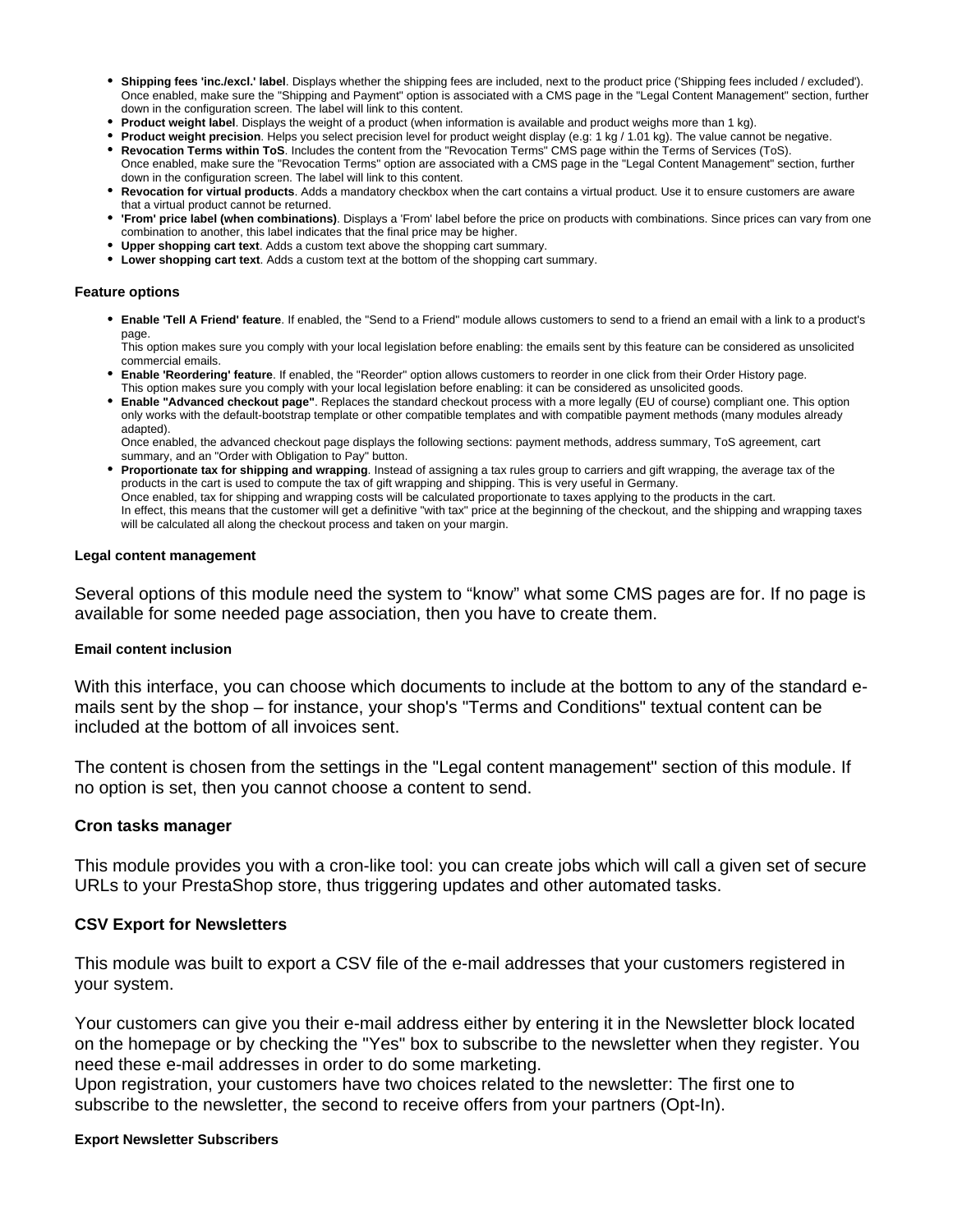This first section enables you to export all the e-mail addresses recorded from the Newsletter block on your homepage. After clicking the "Export .CSV file" button, a notification appears, asking you to click on a link to download the file containing the addresses.

Four pieces of information will be present in this file: the customer id, e-mail address, the day of registration, and the IP address. If you use this data with software such as Microsoft Excel, you can sort the information as you wish.

#### <span id="page-2-0"></span>**Export Customers**

This second section enables you to filter your customers' e-mail addresses before you export a CVS file of their data. For instance, filtering by country is particularly useful for sending newsletters in the right language and for adapting your offers.

You therefore take more information into account when exporting the e-mail addresses. Use the "Newsletter subscribers" selector to select one of the following three items:

- **All customers**. Enables you to select all the e-mail addresses of your customers who open an account on your shop. That is to say, those who do want to receive information from your part, as well as those who do not. Be careful what you did with it, then.
- **Subscribers**. Enables you to select only those customers who do want to receive a newsletter from you.
- **Non-subscribers**. Enables you to select only those customers who do not want receive a newsletter from you.

Next is the "Opted-in subscribers" selector, where you can filter the contacts based on their desire to register for messages from advertising partners. Similarly, three choices are available:

- **All customers**. Enables you to select all the e-mail addresses of your customers who open an account on your shop. That is to say, both those who do and do not wish to receive information from your part.
- **Subscribers**. Enables you to select only those customers who do want to receive a newsletter from your partners.
- **Non-subscribers**. Enables you to select only those customers who do not want receive a newsletter from your partners.

Once you have filtered the e-mail addresses to export, click the "Export .CSV File" button to retrieve all addresses. A notification appears, asking you to click and download the file. This file contains six types of information: the customer ID, last name, first name, e-mail address, IP address, and date of registration. You can then use this information to send your marketing campaigns.

## <span id="page-2-1"></span>**Database Cleaner**

This module is very useful when you are done exploring PrestaShop for the first time, and you are ready to start adding your own content: you must first remove all the demo data that was installed along with PrestaShop: products, categories, client, orders, etc.

The configuration page has three sections:

- **Catalog.** This will erase all the data from the current catalog, even the items that you added yourself. Check the box and click the "Delete catalog" button to start the process.
- **Orders and customers**. This will erase all the currently registered orders and clients, even the ones that you created yourself. Check the box and click the "Delete catalog" button to start the process.
- **Functional integrity constraints.** This will check your database and make sure that everything is correctly set, and will try to fix what is not.
- **Database cleaning**. This will help reduce storage space and improve disk access efficiency.

**Be very careful**: any action triggered by clicking on one of these buttons is irremediable. Be sure to have a fresh backup of your database available first.

## <span id="page-2-2"></span>**Email alerts**

PrestaShop enables you to alert you and your clients by e-mail in certain cases:

- Your clients: when a product is out of stock.
- You: when a new order is placed in your shop.
- You: when a product's stock is below a certain threshold.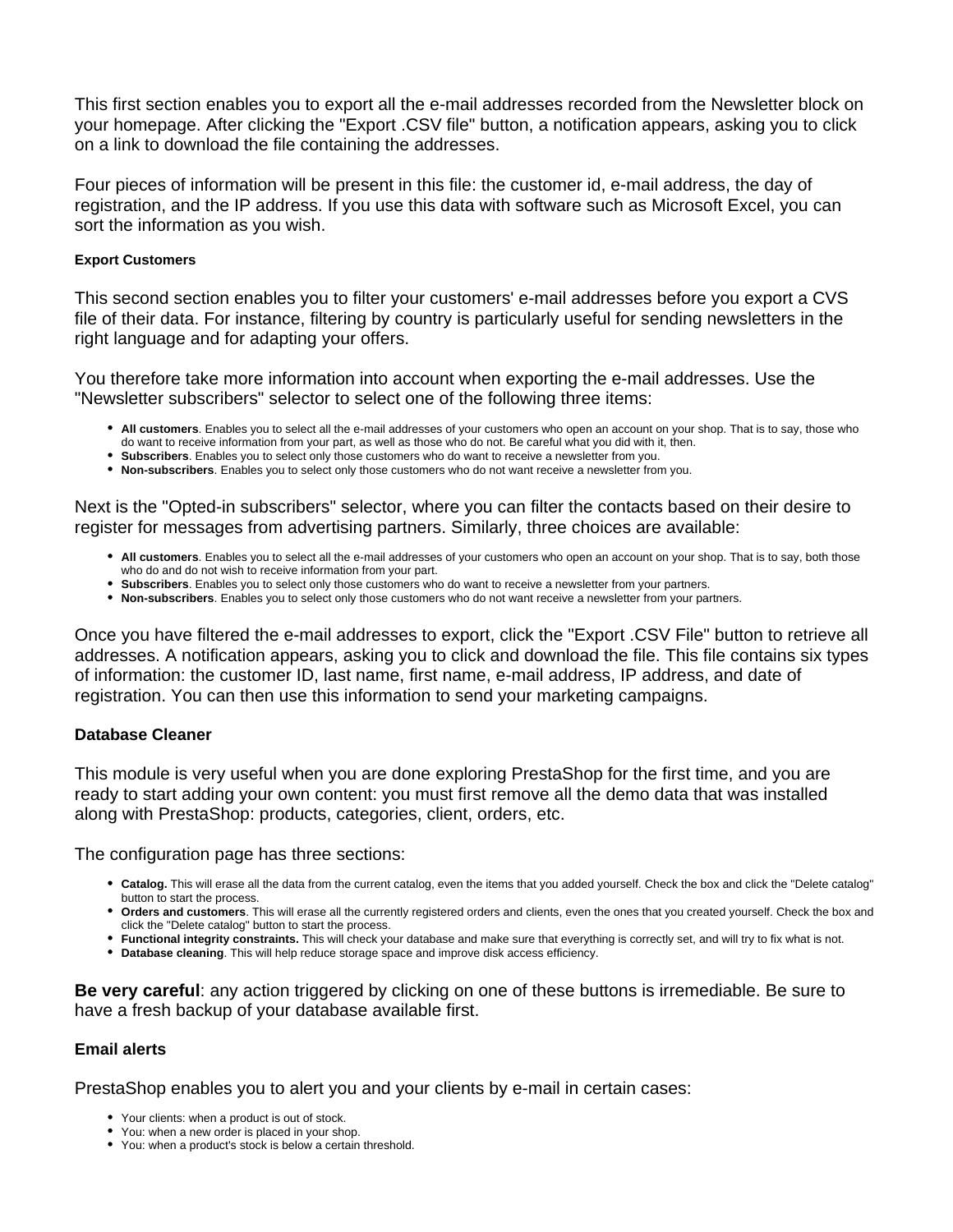You: when a product's coverage is below a certain number of days.

#### <span id="page-3-0"></span>**Customer notifications**

There is only one setting in this section:

**Product Availability**. When you enable this setting, a field appears on the product page of your shop when the product is out of stock. It asks your customers to leave their contact information so that they may be contacted when you shop will have this product back in stock.

#### <span id="page-3-1"></span>**Merchant notifications**

There are several settings for merchants:

- **New order**. Enable this setting if you wish to be alerted of each new order
- **Out of stock**. Enable this setting and set the "Threshold" field with the value at which you wish to be alerted (default is 3).
- **Coverage warning**. Enable this setting and set the "Coverage field with the value at which you wish to be alerted (default is 0).

Merchant mail alerts can be sent to multiple addresses at the same time. To do so, list each e-mail address that will receive the notification (one e-mail address per line).

# <span id="page-3-2"></span>**Google Analytics API**

This module enables you to tie your PrestaShop store with your Google Analytics account.

First, you must choose the API version you want to use:

- The 1.3 version will require you to enter your Google Analytics e-mail, password and profile.
- The 3.0 version will require you to enter your Google Analytics Client ID, Client Secret and profile.

We recommend the 3.0 one, since the 1.3 one is deprecated. In order to have the 3.0 version work, you must enable OAuth access by following these instructions: [https://developers.google.com/analytics](https://developers.google.com/analytics/devguides/config/mgmt/v3/mgmtAuthorization) [/devguides/config/mgmt/v3/mgmtAuthorization](https://developers.google.com/analytics/devguides/config/mgmt/v3/mgmtAuthorization)

## <span id="page-3-3"></span>**Image watermark**

This module enables you to add a watermark to all the product images on your shop. This limits their circulation on the Internet – and hopefully deter people from stealing them.

If you intend to export your products on Google Shopping, know that on this service, the usage of promotional text / logos and watermarks in the images is not allowed. You may only upload images which are free of any added watermarks / logos.

Learn more about the Google Shopping policy here: [https://support.google.com/merchants/answer](https://support.google.com/merchants/answer/2700371?hl=en&ref_topic=2701481) [/2700371?hl=en&ref\\_topic=2701481](https://support.google.com/merchants/answer/2700371?hl=en&ref_topic=2701481)

The configuration page notifies you right away of which settings are currently missing.

- **Watermark file**. The chosen image must be in GIF format.
- **Watermark transparency (0-100)**. 100 amounts to a non-transparent image, which means that your logo will be very visible, but it will also completely hide part of the whole picture. The default setting, 60, is usually a good compromise.
- **Watermark X align**. Select where your watermark should appear on each of your images, here on the horizontal axis.
- **Watermark Y align**. Select where your watermark should appear on each of your images, here on the vertical axis.
- **Choose image types for watermark protection**. The type of images to which the watermark should be applied. You really only need to choose the biggest sizes, as these are the ones most likely to be stolen.

Once you have saved your settings, the configuration is completed but the watermarks are not yet added to your shop's pictures. Go to the "Preferences" menu, and open the "Images" page. There, click the "Regenerate thumbnails" button, near the bottom of the page. PrestaShop will process all your pictures (as selected in the configuration), and your watermark image will appear on the types of pictures that you selected.

## <span id="page-3-4"></span>**Merchant Expertise**